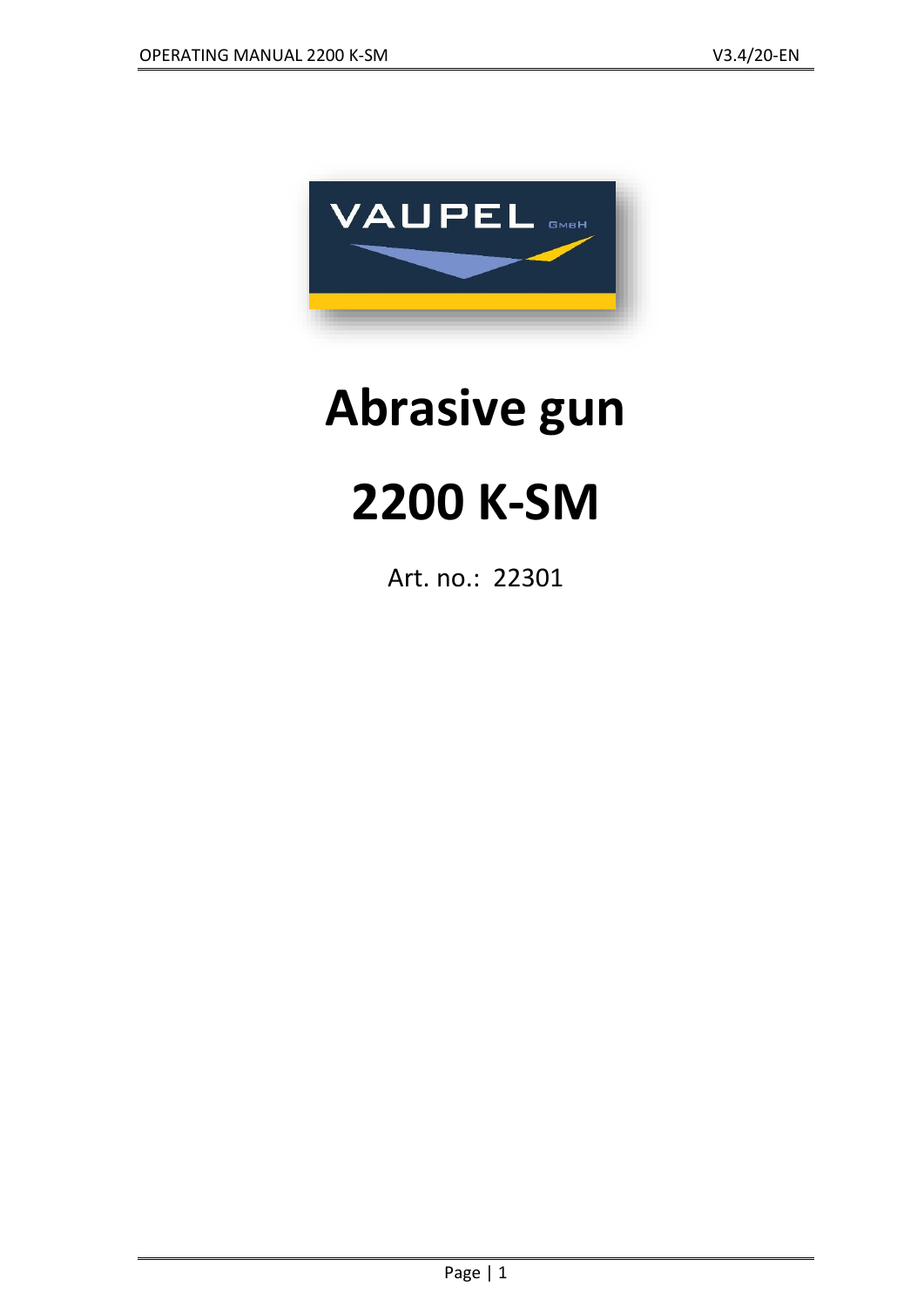Thank you very much for the trust you have placed in us and our products.



**Please read the operating manual first before working with the abrasive gun.**

This operating and maintenance manual contains important information which is necessary for the safe and trouble-free operation of your abrasive gun. For this reason, always keep this operating manual with the abrasive gun.

#### **General notice:**

This abrasive gun was developed for certain applications. We expressly point out that this abrasive gun must not be modified and/or used in a way that does not correspond to its intended use.

#### **Content:**

|                  | 3 |
|------------------|---|
|                  |   |
| $\mathbf{3}_{-}$ |   |
|                  |   |
|                  |   |
| 6.               | 4 |
| 7 <sub>1</sub>   |   |
|                  |   |
|                  |   |
|                  |   |
|                  |   |
|                  |   |
|                  |   |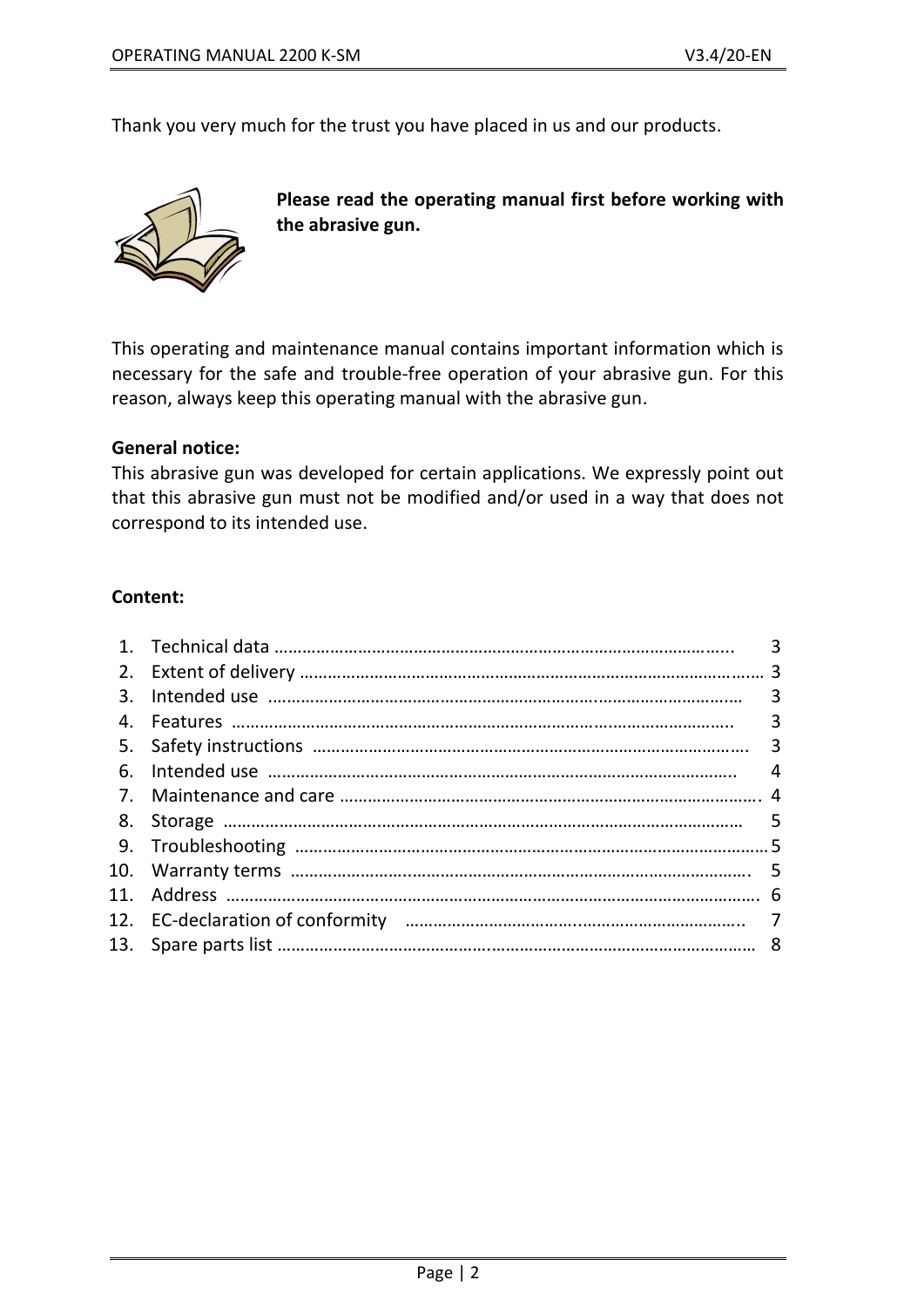#### **1. Technical data**

| <b>Description</b>        | 2200 K-SM                    |
|---------------------------|------------------------------|
|                           |                              |
| <b>Operating pressure</b> | $2-8$ bar                    |
| Maximum pressure          | 8 bar                        |
| Container volume          | 1 litre                      |
| <b>Connection thread</b>  | $\frac{1}{4}$ "              |
| Compressed air connection | <b>Quick coupling</b>        |
| Jet adjustment            | yes                          |
| Measurement 2000 KSM      | approx. 245 x 220 x 125 mm   |
| Net weight                | approx. 725 g                |
| Gross weight              | approx. 974 g                |
| Required air quality      | Filtered and condensate-free |

#### **2. Extent of delivery**

Abrasive gun, plastic container, operating manual

#### **3. Intended use**

This abrasive gun in light design is a compressed air operated tool for manual use. It is suitable for processing abrasives.

#### **4. Features**

The effectiveness of the 2200 K-SM abrasive gun is based on the Venturi effect. For this purpose, an air stream is used which accelerates as it flows through the air nozzle and thus generates negative pressure in the adjoining riser pipe. The abrasive is thereby sucked in and sprayed out via the nozzle by the air flow.

#### **5. Safety instructions**

Protect yourself and the environment by taking appropriate precautions against the risk of accidents and observe the following instructions in your own interest:

- The operator must ensure proper operation.
- Do not bring compressed air and abrasives in contact with skin or eyes.



- Keep children and pets away from the operating area.
- Never direct abrasive at animals, people or yourself.
- No manipulations, emergency repairs or misappropriation may be carried out on the gun.
- Abrasive guns may only be operated and maintained by instructed persons.
- Repairs must only be carried out by qualified persons.

#### **The following applies to all maintenance and repair work:**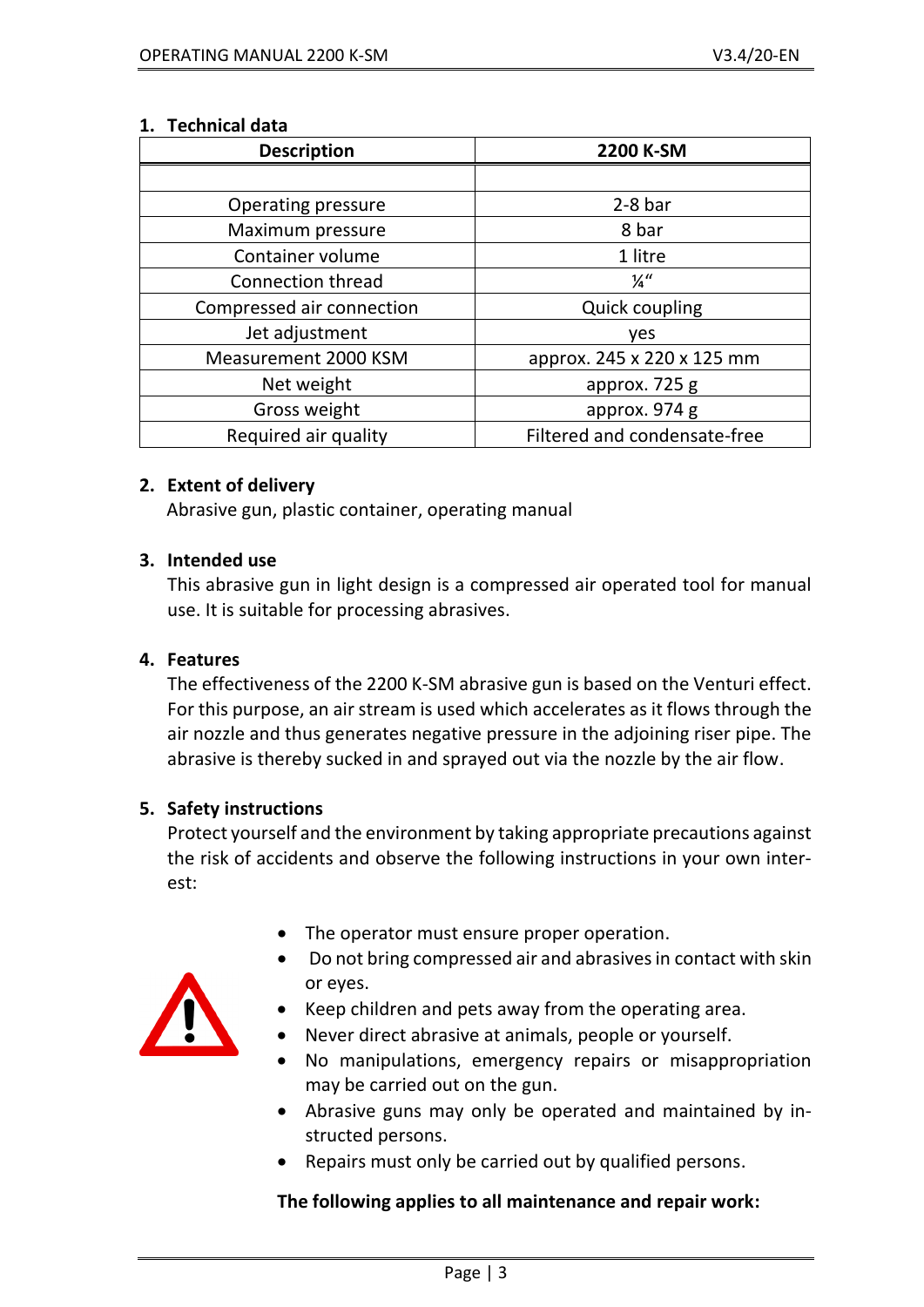

- It is essential to disconnect the abrasive gun from the compressed air connection.
- Only use original spare parts.
- The maximum working pressure must not be exceeded (see point 1 "Technical data"). The working pressure must be adjusted via a (filter) pressure reducer.
- Only use compressed air as energy source.
- The compressed air connection may only be made via a quick coupling.
- When working with the abrasive gun, wear the necessary protective clothing, goggles, work gloves, ear protection if necessary and a respirator mask.
- If there are leaks in the device or other operating faults, the device must be disconnected from the compressed air supply immediately and the cause of the fault must be eliminated.
- Residues of abrasives and cleaning agents must be disposed of in accordance with environmental regulations.
- The disposal of the compressed air device must be carried out according to the valid legal regulations.

#### **6. Installation**

Unscrew the plastic container and fill it with the material to be processed. Then **hand-tighten** the abrasive gun with the mounted container lid. Take care not to overtighten the thread!

Connect the gun to the compressed air supply via the quick coupling. By pressing the trigger you put the abrasive gun into operation.

The spray pattern can be influenced by the following factors:

- Distance between abrasive nozzle and object
- Angle of the gun to the object
- By adjusting the hardened abrasive pipe

#### **7. Maintenance and care**

After each use, disconnect the device from the compressed air supply and thoroughly clean it. We recommend benzine or commercially available terpenebased cleaners. **Do not use aggressive cleaners!** Following the maintenance instructions will ensure a long service life and trouble-free operation of this quality product.



#### **Attention:**

Pay attention to a proper disposal of the residues, which arise during the maintenance and care.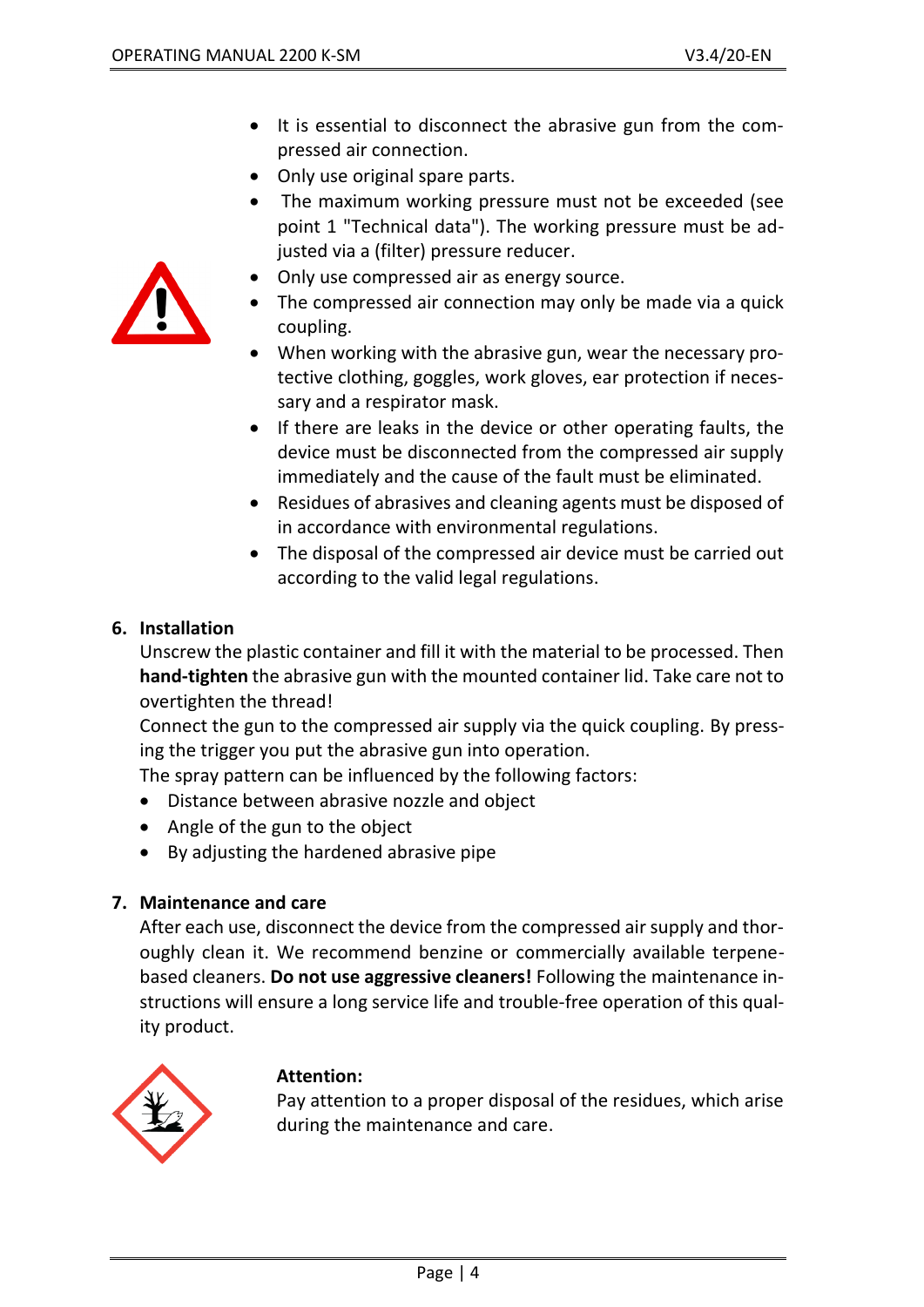#### **8. Storage**

The compressed air tool must be stored under the following conditions:

- Remove residual material from the container.
- Carefully clean the abrasive gun after each use.
- Store in a dry and dust-free place.
- Do not expose to liquids and/or aggressive chemicals.
- Keep out of the reach of children.

#### **9. Troubleshooting**

In all cases of malfunction, please check first whether there is sufficient compressed air available and whether the abrasive is dissolved/absorbent.

• **Gun sprays messy:** Possible cause: Abrasive media pipe, riser pipe or vent hole dirty. Solution: Clean parts.

#### • **Gun does not spray any material:**

Possible cause: Riser pipe/abrasive media pipe blocked; grain size of the abrasive too large.

Solution: Clean clogged parts; use suitable grain size.

• **Air escapes from the spray nozzle even though the trigger is in its initial position:**

Possible cause: Valve bolt is jammed.

Solution: Pour oil onto the valve bolt and/or into the compressed air intake. Operate the trigger several times.

#### **10. Warranty terms**

The basis for all warranty claims is the complete abrasive gun and the proof of purchase. Damage caused by improper handling of the abrasive gun is not covered by the warranty.

If you have any questions, please indicate the type designation or the article number of the abrasive gun.

• In conformity with legal regulations, you receive a 24-month warranty on all products against material and manufacturing defects.

Excluded from the warranty:

- Wear parts.
- Damage caused by improper use.
- Damage caused by lack of maintenance.
- Damage caused by dirt.
- Damage caused by untreated compressed air.

If warranty claims are made, the abrasive gun must be in its original condition.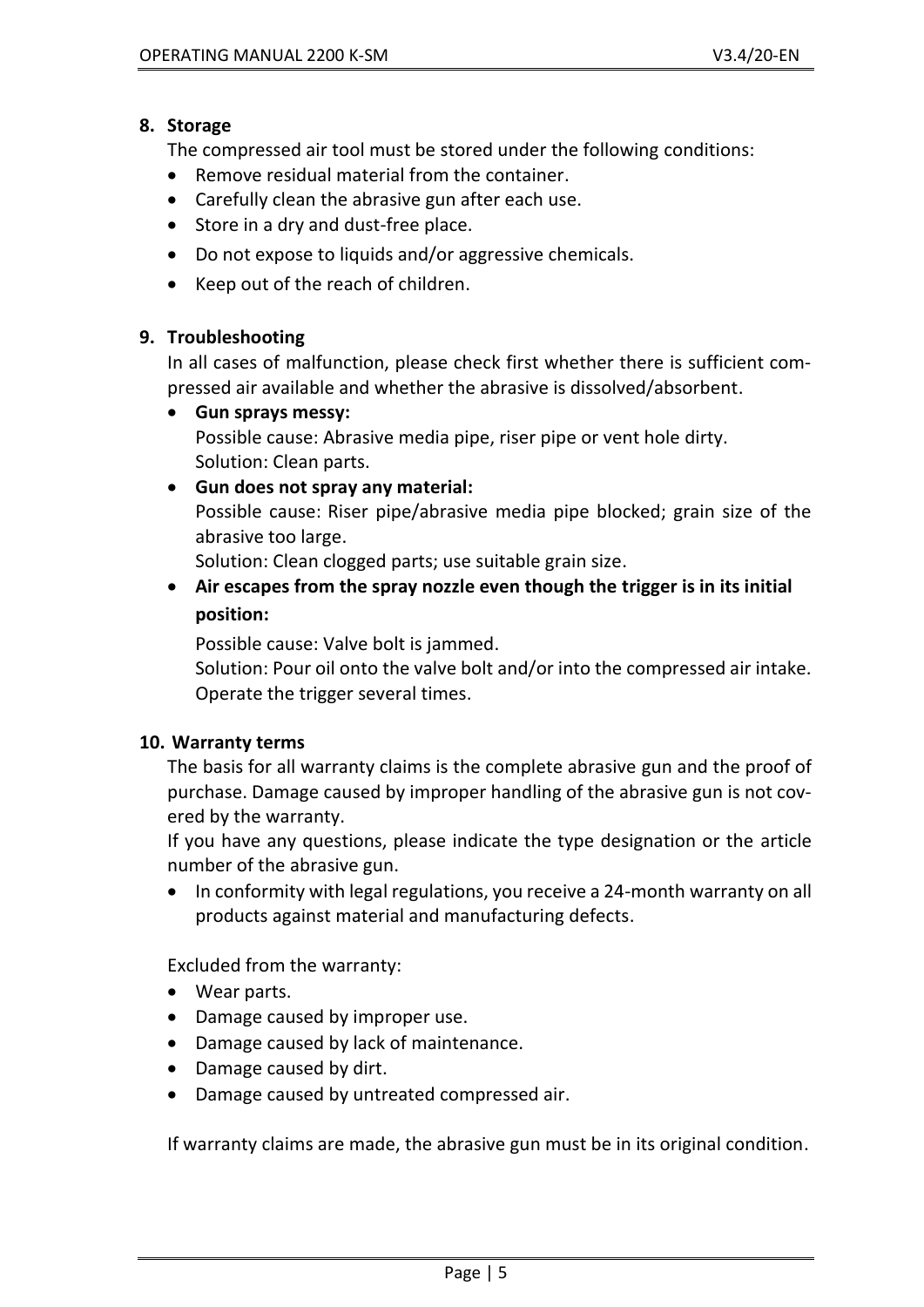#### **11. Address**

In case of service your sales representative is at your side or contact the following address:

> Vaupel GmbH Gerätebau & Drucklufttechnik Am Forsthaus 6 35713 Eschenburg-Simmersbach **Germany** Telephone: +49 (0) 2774 80069-0 E-Mail: info@vaupel-gmbh.de

Internet: [www.vaupel-gmbh.de](http://www.vaupel-gmbh.de/)

**Notice:** We reserve the right to make technical changes. Illustrations may differ from the original. We assume no liability for printing errors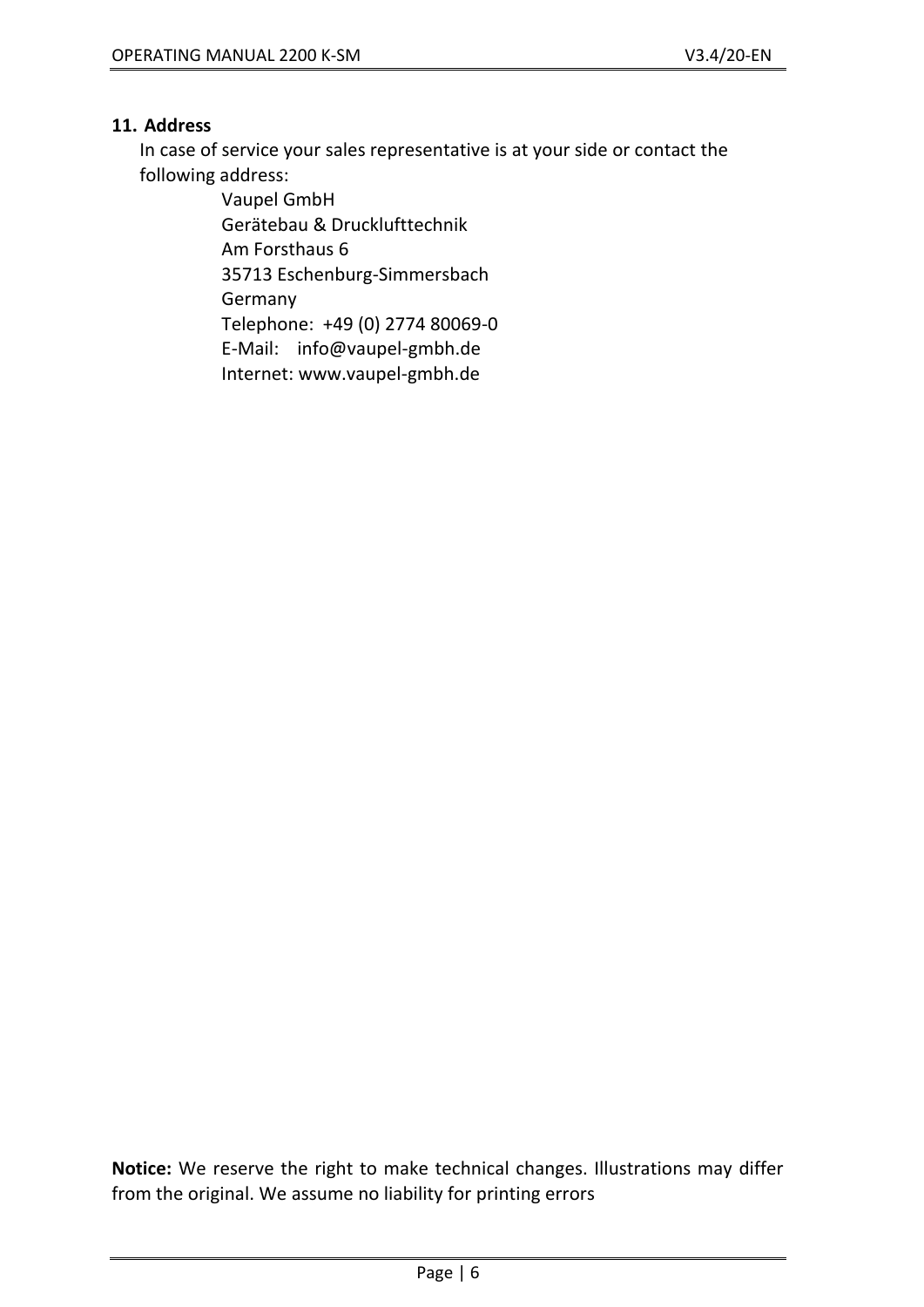### **12. EC-declaration of conformity**

| <b>EC-declaration of conformity</b><br>In accordance with the EC Machine Directive 2006/42/EC,                                                                                                                                       |                                |  |  |  |  |
|--------------------------------------------------------------------------------------------------------------------------------------------------------------------------------------------------------------------------------------|--------------------------------|--|--|--|--|
| Type of gun:                                                                                                                                                                                                                         | Suction gun for compressed air |  |  |  |  |
| Type designation:                                                                                                                                                                                                                    | <b>Type 2200 K-SM</b>          |  |  |  |  |
| Type description:                                                                                                                                                                                                                    | Abrasive gun                   |  |  |  |  |
| Article number manufacturer: 22301                                                                                                                                                                                                   |                                |  |  |  |  |
| Is developed, designed and manufactured in accordance with the above EC<br>Directives, under the general responsibility of<br>Company: Vaupel GmbH<br>Gerätebau & Drucklufttechnik<br>Am Forsthaus 6<br>35713 Eschenburg-Simmersbach |                                |  |  |  |  |
| The technical documentation is complete.                                                                                                                                                                                             |                                |  |  |  |  |
| The following harmonised standard has been applied:                                                                                                                                                                                  |                                |  |  |  |  |
| DIN EN ISO 12100 - Sicherheit von Maschinen - Allgemeine Gestaltungsleit-<br>sätze - Risikobeurteilung und Risikominderung                                                                                                           |                                |  |  |  |  |
| The operating instructions belonging to the machine are available in the origi-<br>nal version and in the respective national language.                                                                                              |                                |  |  |  |  |
| Simmersbach, 01.04.2020<br>Place, Date                                                                                                                                                                                               | Signature, Managing director   |  |  |  |  |